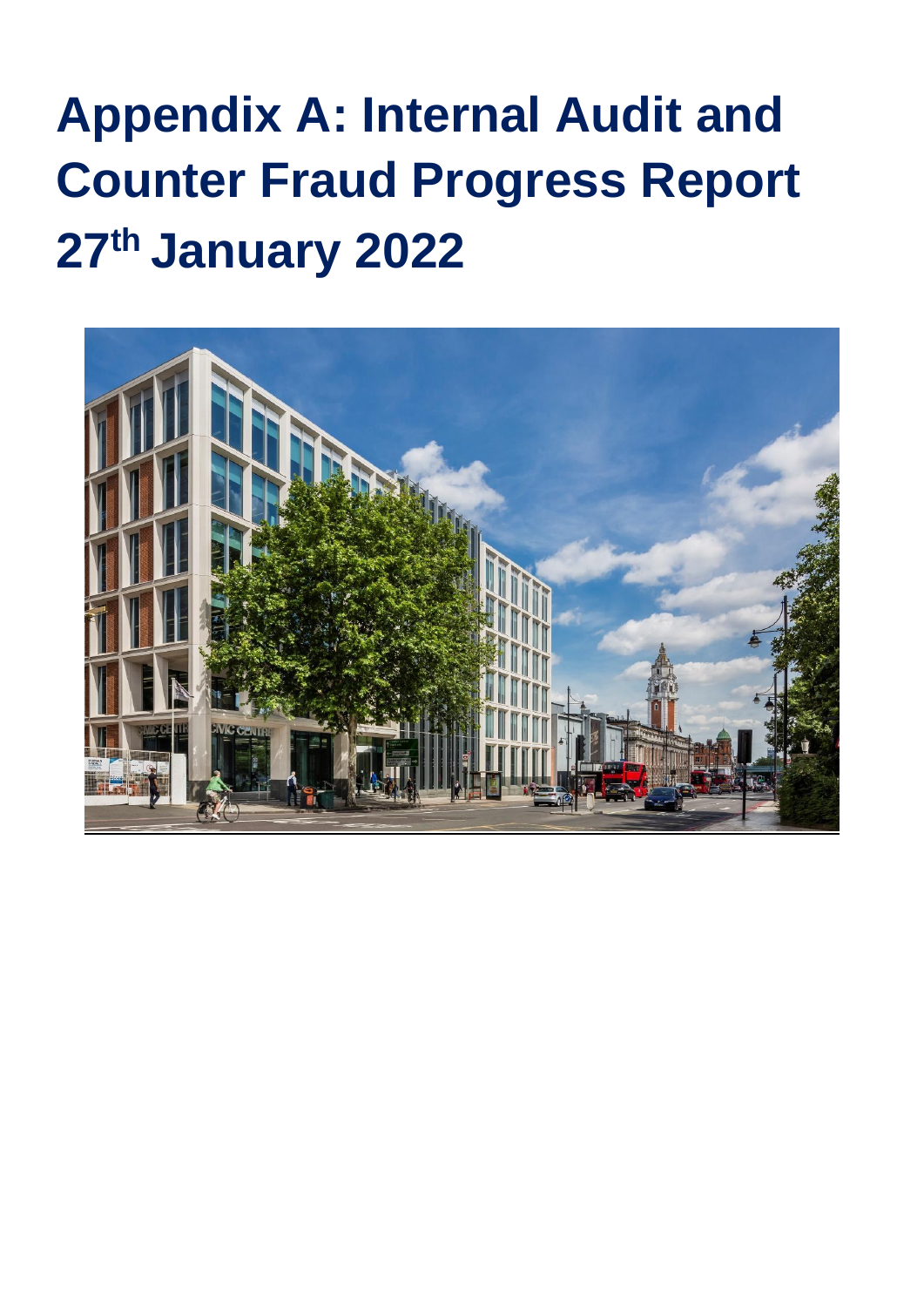## **Summary**

#### *1.1 Purpose of this report*

We are committed to keeping Corporate Committee up to date with Internal Audit and Counter Fraud progress and activity throughout the year. This summary has been prepared to update you on our activity since the last meeting of Corporate Committee and to bring to your attention any other matters that are relevant to your responsibilities.

#### *1.2 Internal Audit*

#### **Delivery**

The progress against the 2021/22 Internal Audit Plan as at 31/12/2021 is outlined in Chart 1 below. Good progress has been made against delivery of the internal audit plan across the year to date. As at the end of December 2021, we have delivered around 60% of the annual programme of audit work including 25% currently at the reporting stage. The cooperation of management in gaining access to systems and process remains good. Implementation rates remain over 90%, which is best in class for the sector.

More details are provided in Section 3: '*Internal Audit Progress'.*

#### **Chart 1. Progress against 2021/22 IA Plan**



#### **External Quality Assessment (EQA)**

The EQA mandated by the Public Sector Internal Audit Standards (PSIAS) exercise has been completed and the final report is being presented at this Corporate Committee.

#### **Implementation of Actions**

There were 47 high risk actions as at 31st December 2021.The status of implementation of these actions is outlined in Chart 2. below:

*Further detail in Annex A: Follow Up: Status of outstanding management actions.*

**Chart 2. Implementation of Actions**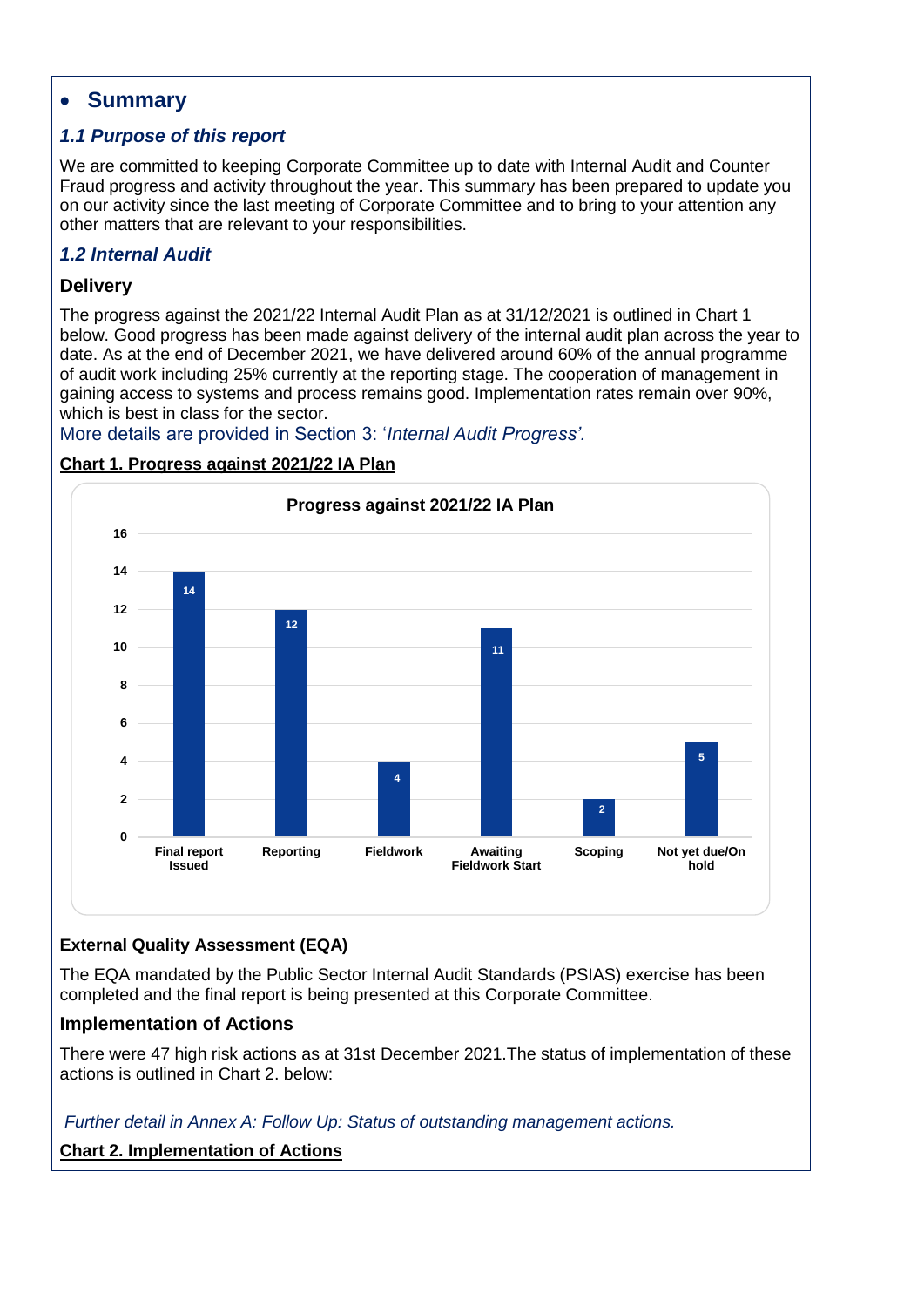

## *1.3 Counter Fraud*

**General Investigations:** Between 1 April 2021 and 30 November 2021, 193 investigations have been completed of which 68 have resulted in the recovery of properties. The Team has 117 live investigations, and 133 cases are with Housing and/or Legal Services for further action after recommendations were made by Counter Fraud to serve notices.

**Internal Investigations:** 41 investigation reports have been submitted, and 46 investigations have been closed, of which 7 have resulted in management recommendations being provided, 1 officer has been dismissed, 5 officers have resigned, 6 have received warnings and 13 candidates have had offers of employment rejected due to information obtained from Cifas.

**Financial Investigations:** 11 financial investigations are being advanced; progress has been hindered by the pandemic and the resulting court delays. There are several crown court trials set for 2022 where financial investigations are ongoing.

More details are provided in Section 4: '*Counter Fraud Progress'.*

## *1.4 Amendments to the Internal Audit Plan*

In line with our Internal Audit Charter, we present a proposed Internal Audit Plan to Corporate Committee at the start of each financial year which is flexed throughout the year to ensure that our work is focussed on the Council's key risks and provides assurance in the areas where it is most needed. Using this risk-based approach we have made the following amendments since the last Corporate Committee.

- **Substituted – Children's Services - School Contingency (additional school audit) –** Our risk analysis did not identify an additional school to audit and as a result will be replaced by two small reviews:
	- o **1.** A thematic review over the holiday school meal voucher scheme, to assess how the vouchers where distributed and whether they have been used in full; and
	- o **2.** A review to confirm the mandate details of a small group of schools that do not fall under the Lambeth banking umbrella.
- **Deferred Public Protection: Anti-Social Behaviour (ASB)** The service is currently under review internally and embedding a new structure and hours of operation implemented on the 1st December. The service will be audited as part of next years' internal audit plan.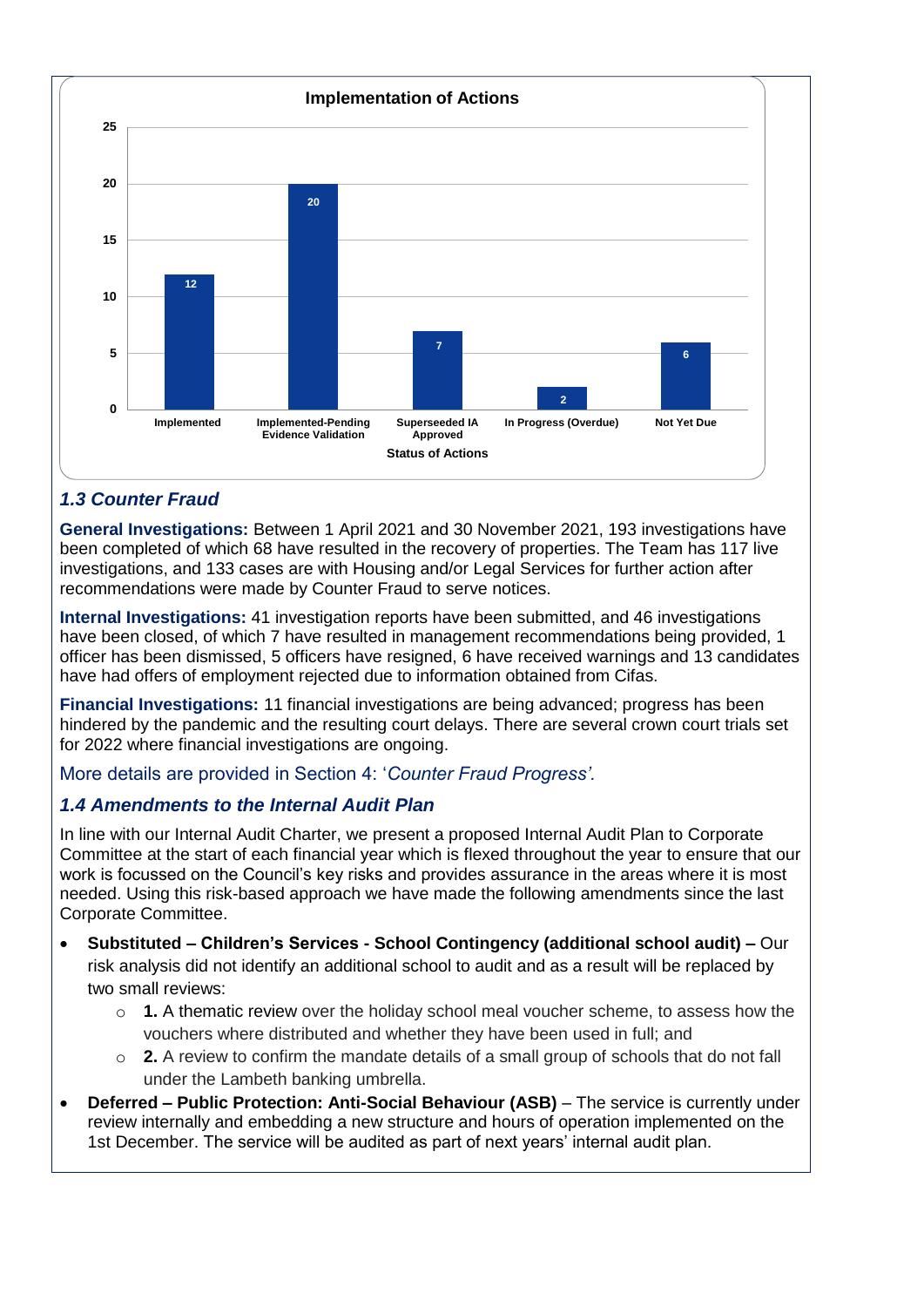**Deferred – Use of Funding** – The social fund was implemented in November 2021 and only one project has gone through the process from end to end and so in its infancy. The process will be audited as part of next years' internal audit plan so that there are more projects to audit.

*2. Internal Audit Reports issued since the previous meeting*

#### *2.1.Core Audit Programme: No and Limited Assurance report*

We have not issued any Limited or No Assurance reports to date.

## **3. Internal Audit Progress**

#### **Progress against 2021/22 Internal Audit Plan**

| #              | <b>Name of Review</b>                                                             | <b>Report Classification/ Review</b><br><b>Status and comments</b> |  |  |  |  |  |
|----------------|-----------------------------------------------------------------------------------|--------------------------------------------------------------------|--|--|--|--|--|
|                | Reports issued in final: October 2021 - December 2021                             |                                                                    |  |  |  |  |  |
| 1              | Children's Services - Telferscot Primary                                          | <b>Reasonable Assurance</b>                                        |  |  |  |  |  |
| $\overline{c}$ | Resident Services - CETRA Housing Co-operative                                    | <b>Substantial Assurance</b>                                       |  |  |  |  |  |
| 3              | Resident Services - Holland Rise TMO                                              | <b>Substantial Assurance</b>                                       |  |  |  |  |  |
| 4              | Children's Services - Supporting Families Grant Claim Validation Q3               | Advisory                                                           |  |  |  |  |  |
| 5              | Adults Social Care - Deprivation of Liberty Safeguards                            | Advisory                                                           |  |  |  |  |  |
|                | Work in progress (scoping, fieldwork, or draft report)                            |                                                                    |  |  |  |  |  |
| 6              | Finance & Investment - Matrix                                                     | Reporting                                                          |  |  |  |  |  |
| $\overline{7}$ | Cross-Cutting - Inclusion and Diversity                                           | Reporting                                                          |  |  |  |  |  |
| 8              | <b>Cross-Cutting - Business Continuity</b>                                        | Reporting                                                          |  |  |  |  |  |
| 9              | Children's Services - St. Helen's RC Primary                                      | Reporting                                                          |  |  |  |  |  |
| 10             | Sustainable Growth - Planning Applications                                        | Reporting                                                          |  |  |  |  |  |
| 11             | Finance & Investment - Procurement                                                | Reporting                                                          |  |  |  |  |  |
| 12             | Children's Services - Streatham Wells Primary                                     | Reporting                                                          |  |  |  |  |  |
| 13             | Children's Services - St. Andrew's CE Primary                                     | Reporting                                                          |  |  |  |  |  |
| 14             | Cross-Cutting - Modern Slavery                                                    | Reporting                                                          |  |  |  |  |  |
| 15             | Cross-Cutting - Business Process Assurance                                        | Reporting                                                          |  |  |  |  |  |
| 16             | Resident Services - Cyber                                                         | Reporting                                                          |  |  |  |  |  |
| 17             | Finance & Investment - Continuous Auditing and Monitoring P1                      | Reporting                                                          |  |  |  |  |  |
| 18             | Finance & Investment - Home Working Health and Safety                             | Fieldwork                                                          |  |  |  |  |  |
| 19             | Cross-Cutting - Data Protection and Information Governance                        | <b>Fieldwork</b>                                                   |  |  |  |  |  |
| 20             | <b>Resident Services - Voids</b>                                                  | <b>Fieldwork</b>                                                   |  |  |  |  |  |
| 21             | Cross-Cutting - Transition from Children to Adults - Tripartite Panel             | Fieldwork                                                          |  |  |  |  |  |
| 22             | Public Health - Lambeth Together                                                  | Awaiting Fieldwork Start                                           |  |  |  |  |  |
| 23             | Finance & Investment - Redress Assurance Scheme P2                                | <b>Awaiting Fieldwork Start</b>                                    |  |  |  |  |  |
| 24             | <b>Resident Services - Tech Risk Assessment</b>                                   | <b>Awaiting Fieldwork Start</b>                                    |  |  |  |  |  |
| 25             | <b>Resident Services - Application System Governance</b>                          | <b>Awaiting Fieldwork Start</b>                                    |  |  |  |  |  |
| 26             | Children's Services - St. Bede's Catholic Infant and Nursery                      | <b>Awaiting Fieldwork Start</b>                                    |  |  |  |  |  |
| 27             | Children's Services - St. Bernadette Catholic Junior                              | <b>Awaiting Fieldwork Start</b>                                    |  |  |  |  |  |
| 28             | Children's Services - Henry Cavendish Primary                                     | <b>Awaiting Fieldwork Start</b>                                    |  |  |  |  |  |
| 29             | <b>Resident Services - Capital Projects</b>                                       | <b>Awaiting Fieldwork Start</b>                                    |  |  |  |  |  |
| 30             | Children's Services - Emergency Duty Team                                         | <b>Awaiting Fieldwork Start</b>                                    |  |  |  |  |  |
| 31             | <b>Resident Services - Housing Repairs</b>                                        | <b>Awaiting Fieldwork Start</b>                                    |  |  |  |  |  |
| 32             | Resident Services - Direct Labour Organisation                                    | <b>Awaiting Fieldwork Start</b>                                    |  |  |  |  |  |
| 33             | Children's Services - Youth Offending Service                                     | Scoping                                                            |  |  |  |  |  |
| 34             | Children's Services - School Meal Vouchers and Schools Banking<br><b>Mandates</b> | Scoping                                                            |  |  |  |  |  |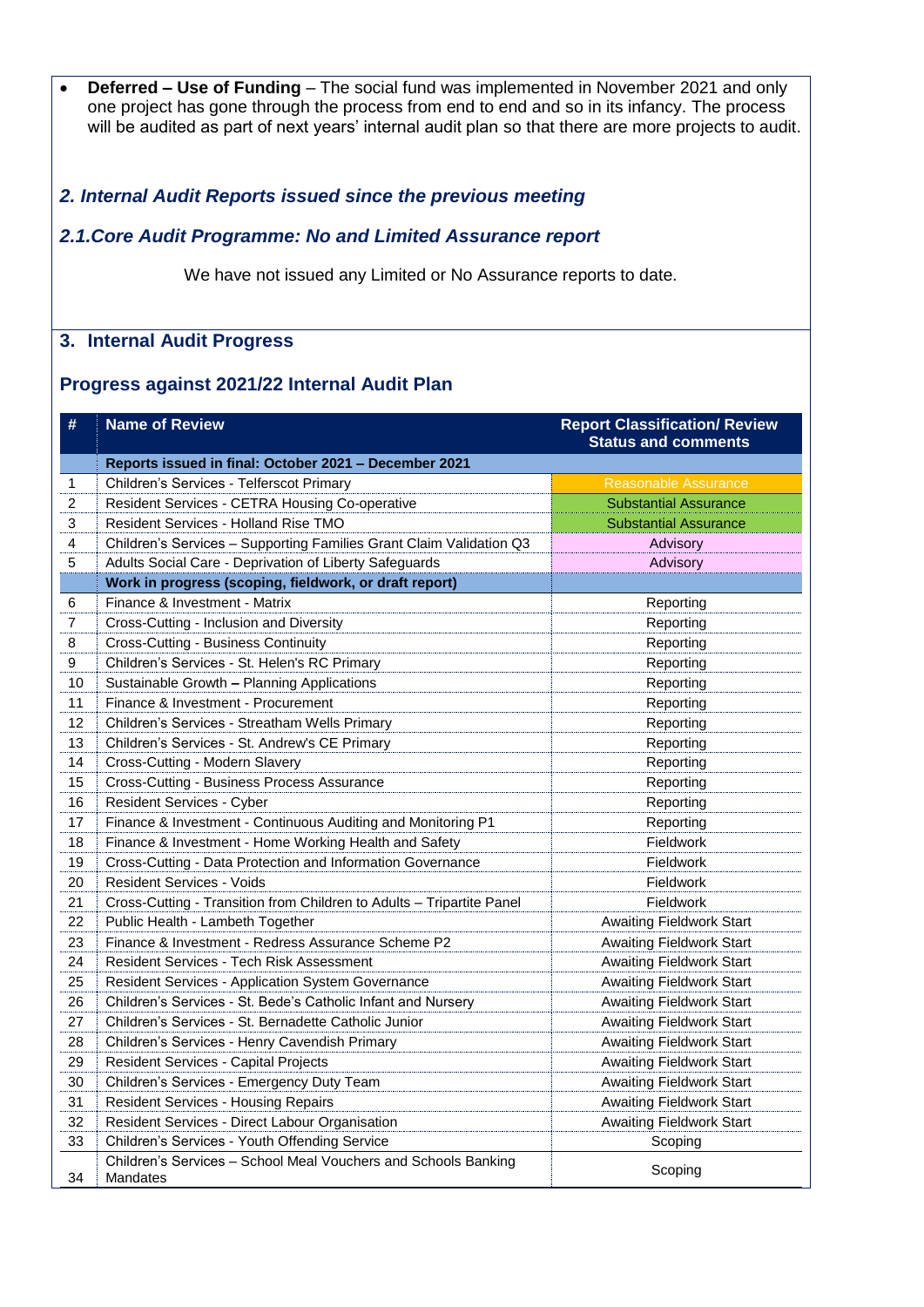|                | <b>Scheduled/Not yet due</b>                                                       |                              |  |  |  |  |  |
|----------------|------------------------------------------------------------------------------------|------------------------------|--|--|--|--|--|
| 35             | Finance & Investment - Continuous Auditing and Monitoring P2<br>Not yet due        |                              |  |  |  |  |  |
| 36             | Children's Services - Schools Summary Report                                       | Not yet due                  |  |  |  |  |  |
| 37             | Finance & Investment - Disciplinary Processes                                      | Not yet due                  |  |  |  |  |  |
| 38             | Children's Services - Supporting Families Grant Claim Validation Q4                | Not yet due                  |  |  |  |  |  |
| 39             | Children's Services - Archbishop Sumner CE Primary                                 | On hold                      |  |  |  |  |  |
|                | Ongoing assurance and advisory support, and service management                     |                              |  |  |  |  |  |
| 40             | <b>Implementation Reviews</b>                                                      | Ongoing                      |  |  |  |  |  |
|                | Completed reports/assignments (April 2021 - October 2021)                          |                              |  |  |  |  |  |
| 41             | Resident Services - Blenheim Gardens RMO                                           | <b>Substantial Assurance</b> |  |  |  |  |  |
| 42             | Children's Services - Reay Primary                                                 | <b>Substantial Assurance</b> |  |  |  |  |  |
| 43             | Adults Social Care - Budgetary Control                                             | <b>Substantial Assurance</b> |  |  |  |  |  |
| 44             | Children's Services - St. Andrew's Catholic Primary<br><b>Reasonable Assurance</b> |                              |  |  |  |  |  |
| 45             | Children's Services - Supporting Families Grant Claim Validation Q2                | Advisory                     |  |  |  |  |  |
| 46             | Finance & Investment - Redress Assurance Scheme P1                                 | Advisory                     |  |  |  |  |  |
| 47             | Children's Services - Hitherfield Primary                                          | <b>Substantial Assurance</b> |  |  |  |  |  |
| 48             | Children's Services - Woodmansterne (all through) School                           | <b>Substantial Assurance</b> |  |  |  |  |  |
| 49             | Children's Services - Troubled Families Grant Claim Validation Q1                  | Advisory                     |  |  |  |  |  |
| 50             | Children's Services - SFVS<br>N/A                                                  |                              |  |  |  |  |  |
|                | Cancelled / Deferred / Substituted (April 2021- July 2021)                         |                              |  |  |  |  |  |
| $\blacksquare$ | <b>Resident Services - Public Protection: ASB</b>                                  |                              |  |  |  |  |  |
|                | Cross-Cutting - Use of funding                                                     | See section 1.4              |  |  |  |  |  |
|                | Children's Services - School Contingency (additional school audit)                 |                              |  |  |  |  |  |
| $\sim$         | <b>Cross-Cutting -Brexit</b>                                                       |                              |  |  |  |  |  |
|                | Children's Services - SEND (Special Educational Needs and<br>Disabilities)         | N/A                          |  |  |  |  |  |
|                | Sustainable Growth - Commercial entities                                           |                              |  |  |  |  |  |
| $\blacksquare$ | Children's Services - Pupil Place Planning                                         |                              |  |  |  |  |  |
|                | Resident Services - Recycling and Waste contract                                   |                              |  |  |  |  |  |

## **4.1 Counter Fraud**

The following table contains details of tenancy recommendations submitted to Housing/Legal for recovery of the tenancy where fraud or other related concerns have been identified, which is currently ahead of target and at a similar level to the previous year.

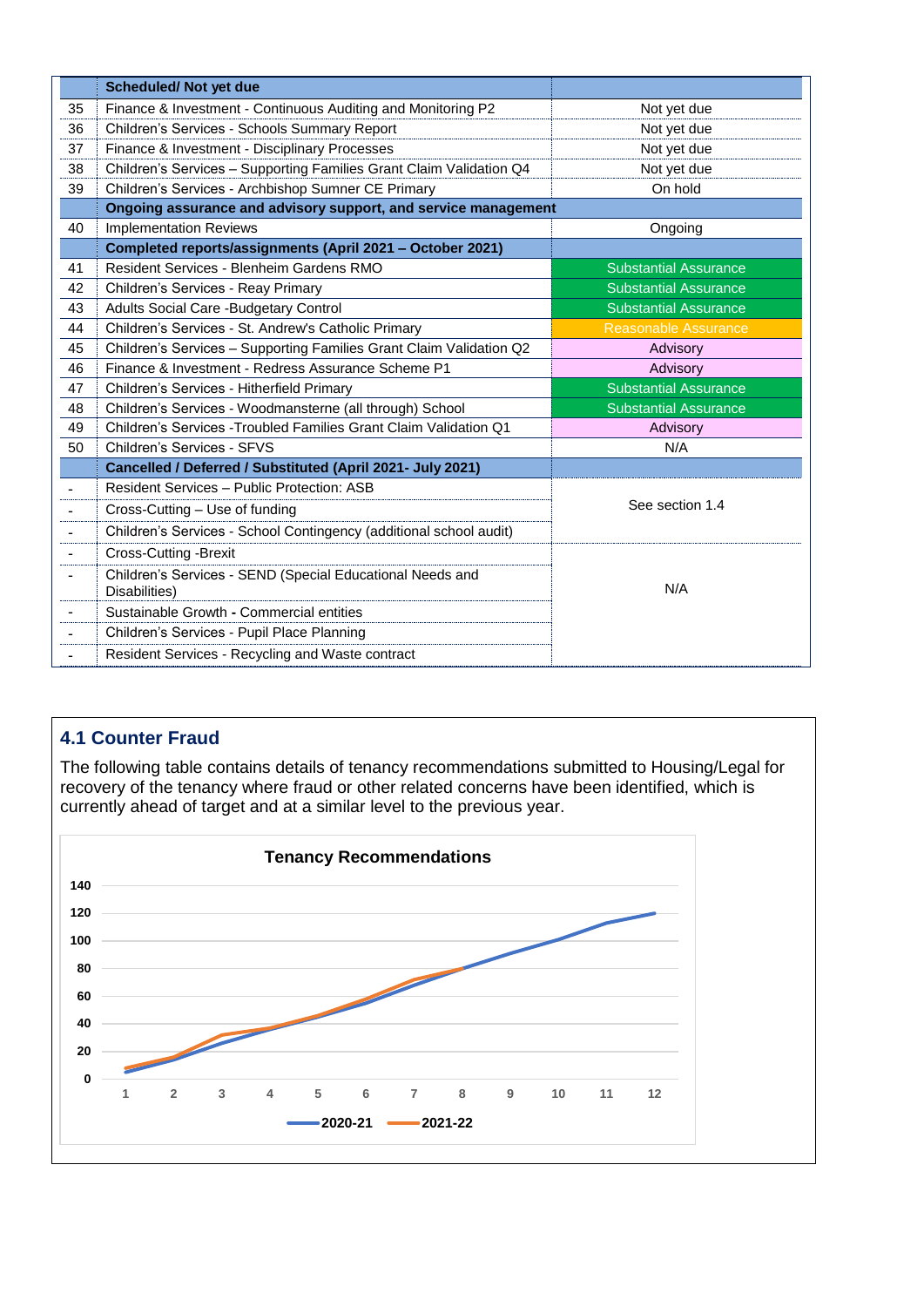The following table demonstrates tenancy recoveries, which are significantly higher than at this stage during the previous year. This is due to pandemic restrictions being lifted which has resulted in the reintroduction of visits, interviews, and court hearings.



The following table shows financial outcomes to date, compared to the previous year. We are significantly ahead of where we were at this point last year, primarily due to securing significantly more tenancy recoveries.



The valuation for the current year is £25,200

(2) Please note, court costs, unlawful profit orders, compensation payments and proceeds of crime awards don't have individual targets but have a cumulative target of £150k.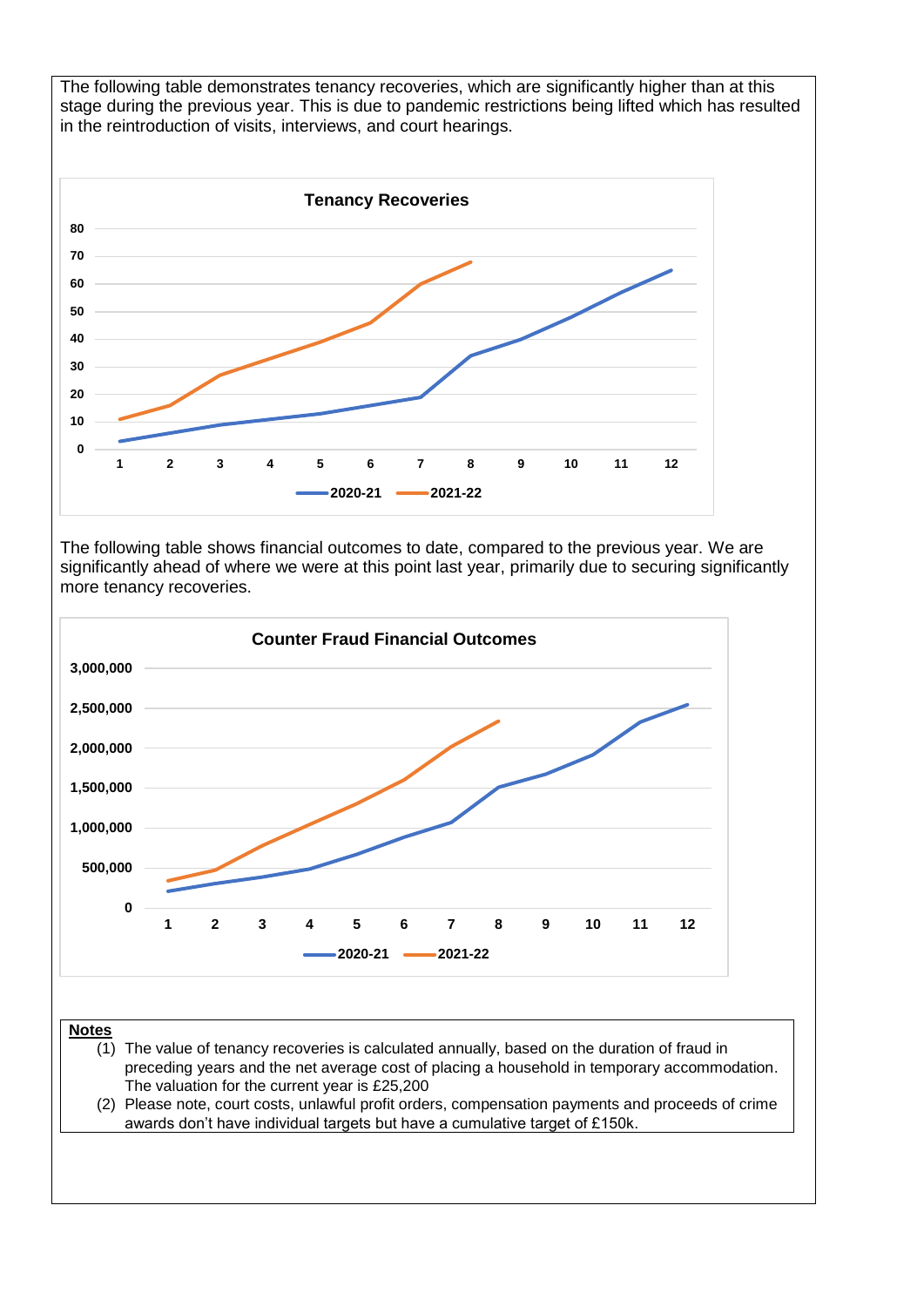The tables below demonstrate progress with internal fraud investigations. The first shows internal fraud reports issued in the current year compared to the previous year. The number of reports submitted is higher in the current year than were submitted for the same period in the previous year, of which some of the increase is due to the investigations conducted of candidates who are offered roles and are found to have records on Cifas, in addition to pandemic restrictions being lifted.



**Services**

**Sustainable Growth**

**Schools Not Staff**

**0**

**Adults Children's Finance Resident**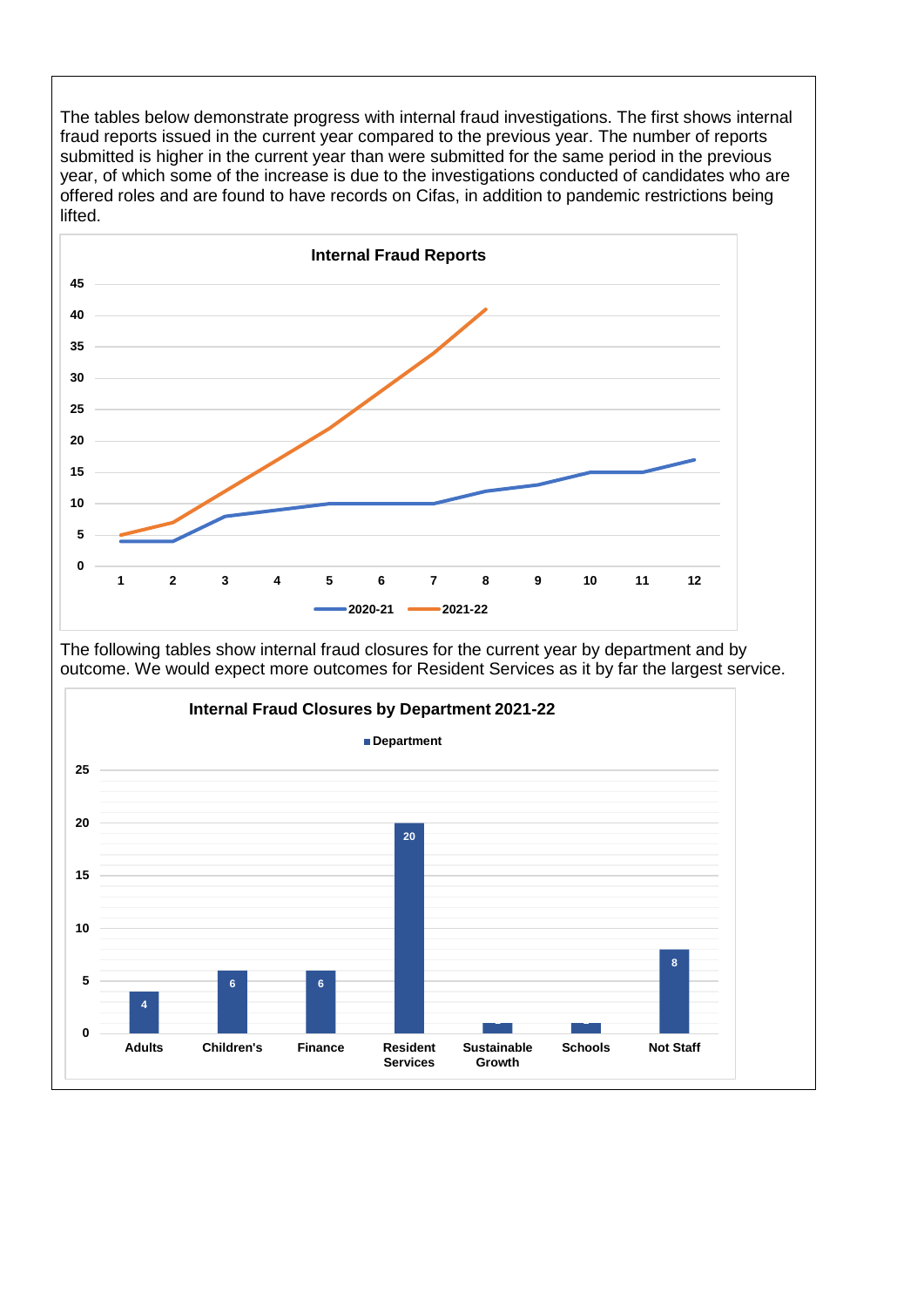

## **4.2 National Fraud Initiative**

Counter Fraud have overseen the 2021 National Fraud Initiative (NFI) data-matching process; Lambeth received the data at the end of January 2021, and to date officers have carried out the checks detailed below. Although Counter Fraud oversee NFI, a vast majority of work to review data matches identified is carried out by officers from across the council. Counter Fraud has limited involvement in reviewing most matches unless fraud is identified or suspected.

| <b>Total Matches</b> | 12,409 | Processed     | 3,993 | Cleared            | 3,955    |
|----------------------|--------|---------------|-------|--------------------|----------|
| <b>High Risk</b>     | 682    | Investigating | 104   | Savings Identified | £330,998 |

The savings detailed above come from 37 matches, of which 37 have been identified as errors. These are primarily from student grant matches where correct details were not recorded on Housing Benefit claims, with others from Council Tax matches.

## **4.3 Dismissals and Resignations**

Committee raised a query about the number of dismissals and resignations recorded in the current year to date, and whether this was at a similar level to previous years.

The table below details historic records dating from 2017-18 to date:

| Year                | 2017-18 | 2018-19 | 2019-20 | 2020-21 | 2021-22 |
|---------------------|---------|---------|---------|---------|---------|
| <b>Resignations</b> | 6       |         |         |         | 5       |
| <b>Dismissals</b>   |         |         |         |         |         |
| <b>Total</b>        | 13      | 12      |         |         | 6       |

You will see that the average for the first three years was twelve, made up of seven resignations and five dismissals. The number fell dramatically during 2020-21 due to issues relating to the pandemic and have increased again in the current year.

It is important to note that in the current year, due to our membership of Cifas, 13 candidates who had been accepted for roles with the Council have had their offers rescinded after records on Cifas indicated historic fraudulent conduct against financial institutions. This measure prevents